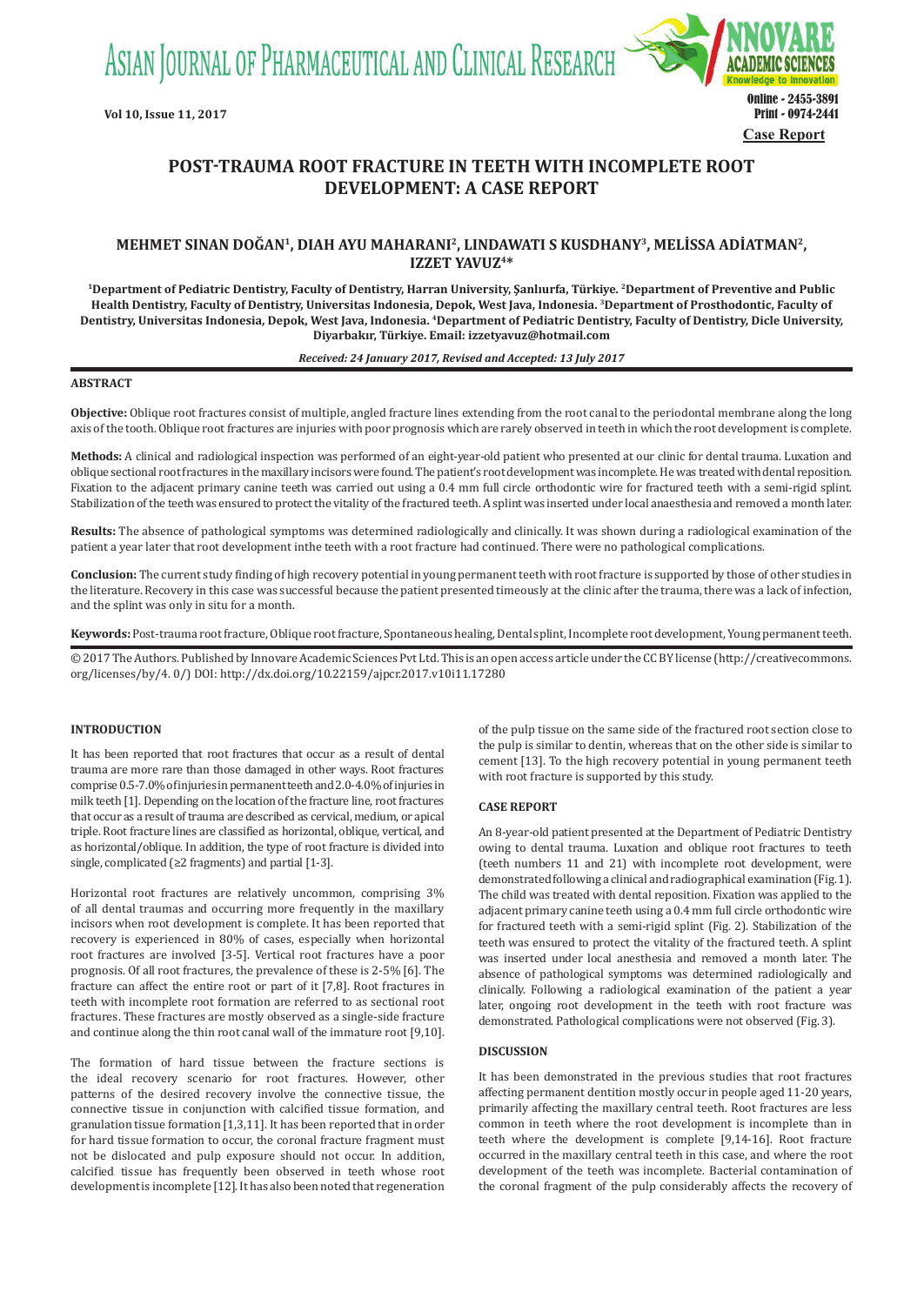

**Fig. 1: Pre-treatment radiography of the patient**



**Fig. 2: A radiographic scan of the patient a month later**



**Fig. 3: A radiographic scan of the patient a year later**

teeth with a root fracture. In addition, recovery is positively affected in cases where the coronal fragment has not been dislocated, and root development is incomplete. and root development is incomplete. Our case showed to high recovery potential in young permanent teeth with root fracture in this study.

Root fracture is healed by the hard tissue fusion of fragments through differentiated odontoblasts and cementoblasts in such cases [17].

Depending on the location of the root fracture and the ability of the patient to comply with recommendations, the application of a splint for 1-4 months is needed for teeth affected by root fracture due to dental trauma [18]. In our case, a splint was applied for 1 month. The patient was also advised to avoid biting and dissevering food with teeth affected by root fracture.

Feely *et al.* reported a statistically significant association between healing type and root fracture. They reported that a better prognosis was attributed to teeth whose root development was incomplete compared to that for teeth whose root development was complete [19]. We agree with Feely et al, due to our case treatment result. The objective of treating teeth with a root fracture is to protect pulpal vitality and to assist the tooth to regain its function. According to the findings of the previous studies, greater protection of pulp vitality should be afforded to teeth whose root development is incomplete than that given to teeth with a closed apex [1,3,4]. If dental vitality cannot be protected, endodontic treatment must be initiated [4]. Pathology, that might have affected dental prognosis, was not observed following clinical and radiological assessment in our case there was no any pathological sign. In addition, we saw that root development had been sustained.

In previous studies, it was reported that pulp necrosis developed in only 20-40% of permanent teeth with root fracture. The recovery of tooth function following root fracture is affected by the degree to which the root has been fractured, the status of the pulp tissue, occlusion, dislocation of the fractured parts, and the health status of the patient [5,20,21]. Root development was incomplete in our case. Thus, dental repositioning was performed, the distance between the fractured parts was minimized, and splinting was carried out. Fortunately, our patient did not have orthodontic problems. Accordingly, pulp vitality was preserved in the two teeth with root fractures. Flores *et al.* published a treatment guideline for fractures of the teeth and alveolar bone. According to this publication, good healing following an injury to the teeth and oral tissue is dependent on good oral hygiene. The patient should be instructed to brush his or her teeth with a soft brush and to rinse with chlorhexidine 0.1% as this prevents the accumulation of plaque and debris [22], and antimicrobial agents with anti-inflammatory agents advised for oral trauma cases [23,24].

Cvek *et al*. reported that a poor prognosis for root fracture was likely in teeth with a horizontal fracture in the cervical part of the root. Roughly 70% of these teeth had to be extracted. The poor success rate was attributed to the position of the soft tissue between the fragments as it decreased the ability of the coronal fragment to withstand the impact of mastication force [25]. Root fracture of our case was at the apical part this can be why healing has been seen.

Despite clinical success, the need for sound patient compliance and parental support to maintain oral hygiene is important [26]. Further identification of risk factors for traumatic dental injury is encouraged, and measures to prevent future trauma incidents, such as the creation of a safe physical environment for the child and a supportive social environment, are essential [27,28]. All of this advice from different references should be take in to consideration for healing proces.

# **CONCLUSION**

The ideal recovery of tooth function in teeth with root fracture can be realized through suitable repositioning of the crown fragment, achieved by semi-rigid splinting and preventing the secession of the fractured fragments. In addition, patient compliance with the recommendations and ensuring oral hygiene are essential components of the recovery process.

# **REFERENCES**

1. Andreasen JO, Andreasen FM, Mejàre I, Cvek M. Healing of 400 intraalveolar root fractures 2. Effect of treatment factors such as treatment delay, repositioning, splinting type and period and antibiotics. Dent Traumatol 2004;20(4):203-11.